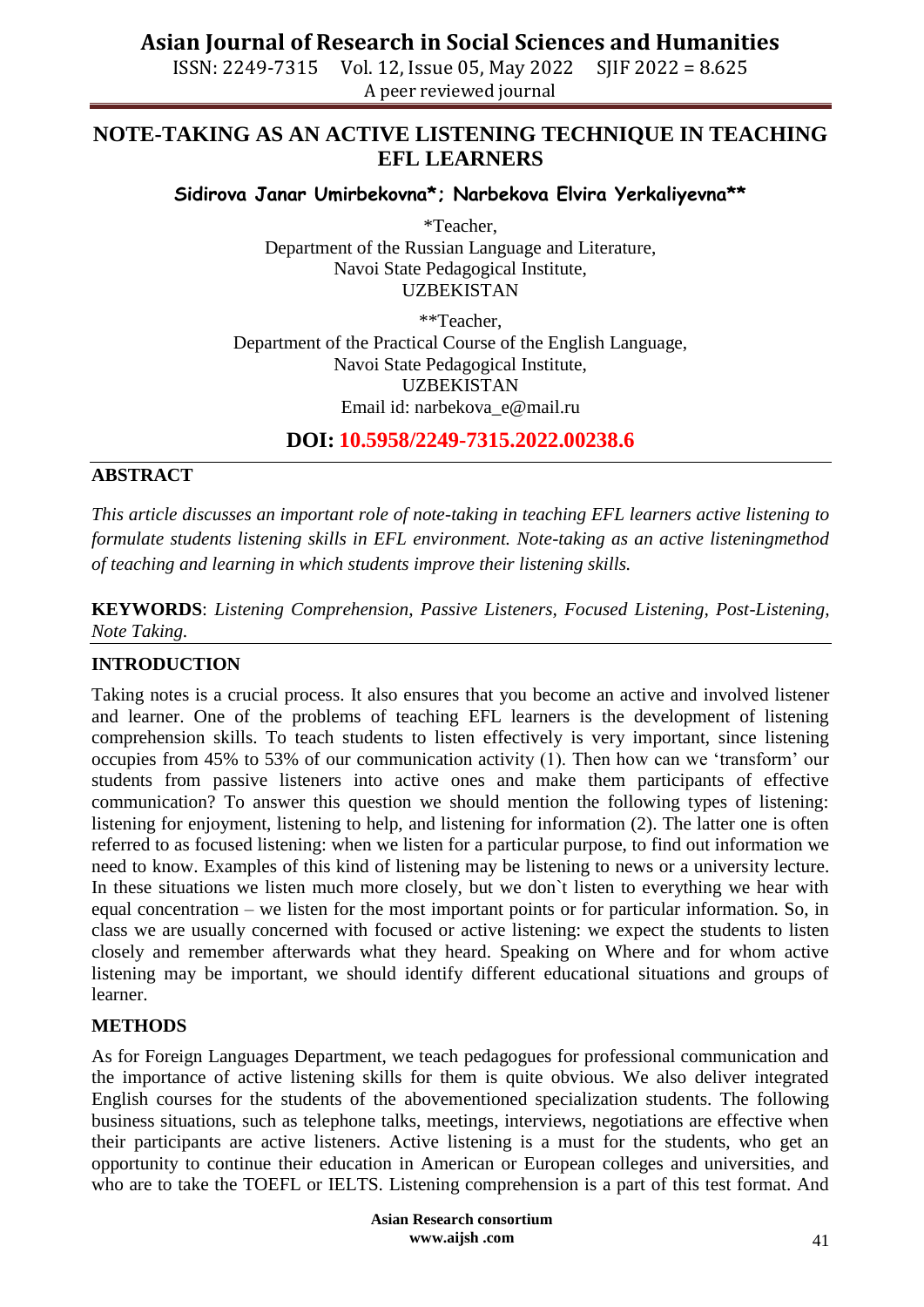# **Asian Journal of Research in Social Sciences and Humanities**

ISSN: 2249-7315 Vol. 12, Issue 05, May 2022 SJIF 2022 = 8.625 A peer reviewed journal

since high school students are generally tested on the material presented by professors during class lectures or discussions, good listening and note-taking skills become really a question of survival for them.

#### **RESULTS**

One of the major techniques for developing active listening is note-taking. Although some authors use the terms note-taking and note-making interchangeably. We distinguish between note-taking and note-making. Note-taking is a passive process which is done at lectures whereas note-making is more active and focused activity where you assimilate all information and make sense of it for yourself. F.Grellet makes a clear distinction between them in connection with summary writing. In summary writing, minor details must be deleted. Nevertheless, the summary must be an accurate and objective account of the text without reader`s reaction to it. So, if we record the information as we perceive it - we take notes; and we make notes when we write our reactions to what we perceive. Hence, note-taking quite often can be supplemented by note-making (6). Note-taking involves putting onto paper the data received through any of our senses. These data can range from simple figures, letters, symbols, words or phrases. And the decision on whether the notes are to be taken at the moment of perception or shortly afterwards depends on the complexity of the task and the ability of the notetaker. Consequently, if we are to take notes with figures, letters or single words to fill in a predesigned skeleton, we can do it at the same time we receive the information; whereas notes which require selection, summarizing and organization ought to be taken later.

**Analysis**: So, the question arises How to take better notes? First, we should have our own set of meaningful abbreviations and symbols. Second, when listening to a lecture of recorded material, we need to have a clear purpose and a definite sense of organization for the notes to be taken. Third, we need to anticipate the information we are going to receive and be ready to write what is really important. The fourth requirement is that students must have a reason for taking notes. The fifth requirement is to be alert to those cues that precede the information that should be noted down. You should pay attention to such signals as pauses, raising of the voice to make an important point, or using words describing a process or sequence of events (first, next, subsequently, etc.), describing the causal relationship between events (due to the fact that, because of, if, etc.). Finally, you must try and predict what will be heard (5).

# **DISCUSSION**

In our article we shall concentrate on listening to lectures, as much has already been written about listening to a sound track on TV. The teachers of English Language Department apply this activity in training students in professional communication. We use this kind of focused listening, because we are absolutely sure that aside from developing note-taking ability, several other skills necessary for academic success are worked in a tandem:

- Processing information received orally;
- Making inferences and drawing conclusions there from;
- Becoming familiar with the various styles and accents of lectures;

•Handling objective test-taking formats (we are trying to familiarize the students with the objective test-taking formats often used in tests of listening comprehension);

•Preparing for classroom discussions and debate. When choosing the material for listening comprehension, we try and follow some criteria.

Firstly, this kind of listening must include listening preparation. The examples of pre-listening activities may be preview of content, vocabulary and sentences. Secondly, good listening exercises